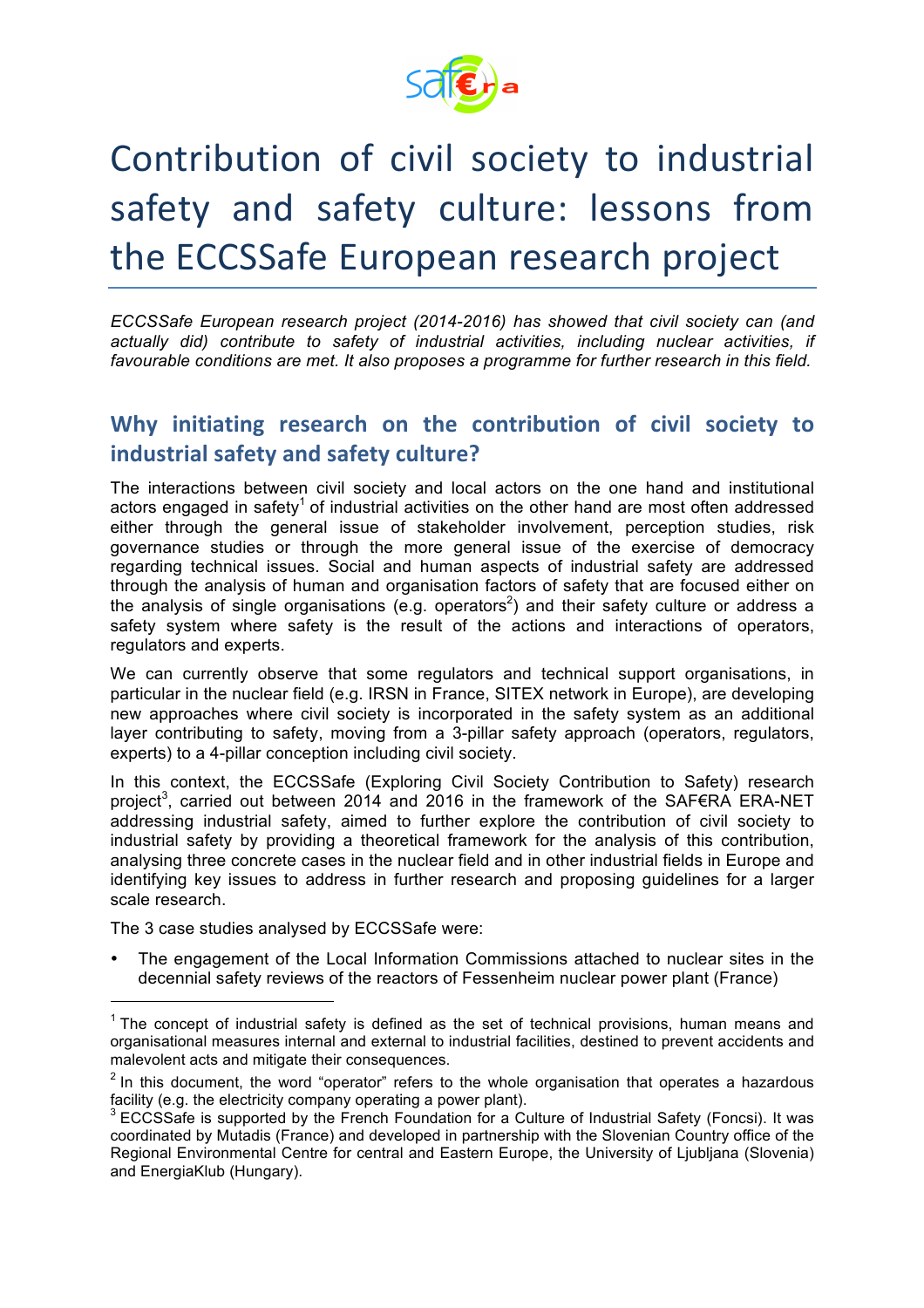- The mobilisation of local actors in environment and safety issues posed by the Dorog hazardous waste incinerator (Hungary)
- The local partnerships for site selection for a low and intermediate level radioactive waste in Slovenia

### **The contribution of civil society to safety in international guidelines**

International guidelines both in the nuclear and chemical field recognize the contribution of civil society to safety and make this a key rationale for supporting the engagement of civil society in safety issues.

In the nuclear field, the IAIE INSAG-20 report on stakeholder involvement in nuclear issues establishes links between issues of stakeholder involvement and safety that were previously disconnected. In effect, stakeholder involvement was previously considered essentially under the prism of the issue of acceptation of nuclear facilities, without links to safety. The contribution of civil society to safety is asserted in the document as early as in the introduction:

*"Establish that substantive stakeholder communications contribute to the safe operation of nuclear facilities."*

as well as in the conclusion of the document:

*"The active involvement of stakeholders in nuclear issues can provide a substantial improvement in safety."*

Moreover, a specific section (section 2) of the document is dedicated to *"safety relevance of stakeholder involvement"*.

In the chemical field, the OECD Guiding Principles for Chemical Accident, Preparedness and Response insist on the necessity of cooperation between all categories of stakeholders, including *"labour organisations, other non-governmental organisations, research/academic institutions",* on the basis that all categories of actors share a common role to "make chemical risk reduction and accident prevention… priorities in order to protect health, the environment and property<sup>"4</sup>. In the section "Prevention of chemical accidents" of OECD Guidelines, contributions of several types of civil society actors or local actors (labour organisations, NGOs and local communities) to safety are more precisely described $5$ .

The OECD Guidance on Safety Performance Indicators also stresses the contribution of civil society and local actors to safety as a potential partner of the industry and regulators to improve safety.

*"Prevention of accidents is goal for all relevant stakeholders from public authorities to industry to the public. These stakeholders, which include trade associations, labour organisations, environmental groups, universities and research institutes, communitybased groups/communities, and other non-governmental organisations, have an important role in helping to improve safety at hazardous installations. These stakeholders are in a unique position to […] work with the industry on innovative ways to improve safety of hazardous installations and reduce risk."*<sup>6</sup>

 $4$  See section "Golden rules", subsection "Roles of all stakeholders" page 21

 $5$  See paragraph 4.b.1, 4.b.3, 4.e.1 and 4.e.3 page 81, paragraph 4.e.2 page 82 and paragraph 5.d.1 page 101

<sup>&</sup>lt;sup>6</sup> see section B "Guidance to Public authorities", Chapter B3 "External co-operation", paragraph B3.3 "Co-operation with Other Non-governmental Stakeholders", page 132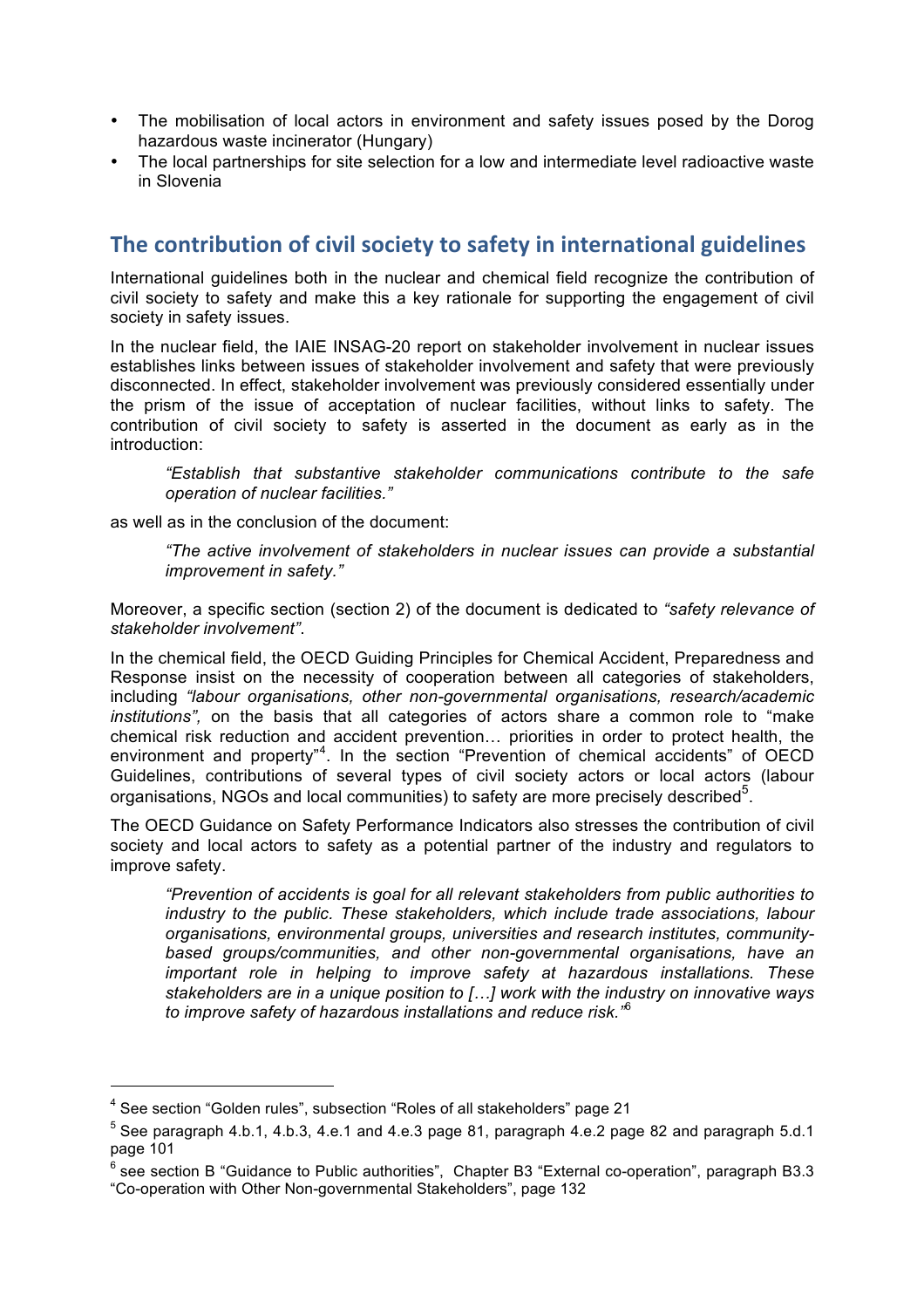## **The 3 case studies of ECCSSafe**

### **The engagement of the Local Information Commissions attached to nuclear sites in** the decennial safety reviews of the reactors of Fessenheim nuclear power plant **(France)**

This case study describes how the Local Information Commissions (Commissions Locales d'Information – CLI), gathering local elected representatives, local civil society organisations, representatives of the workers of the power plant and qualified personalities, commissioned external expert assessment of the decennial safety reviews of Fessenheim nuclear power plant. It addresses

- The engagement of the Local information commission of Fessenheim (CLIS) in the three successive decennial safety reviews of reactors of the Fessenheim nuclear power plant from 1989 to 2012, how the CLIS commissioned external expert assessment of the decennial safety reviews of Fessenheim nuclear power plant and how this process impacted safety of the facility.
- The national process led by the Nuclear Safety Authority (Autorité de Sûreté Nucléaire ASN) and the Institute for Radiation Protection and Nuclear Safety (Institut de Radioprotection et de Sûreté Nucléaire – IRSN) from 2009 to facilitate the engagement of the engagement of the different CLIs in France in the decennial safety reviews of nuclear reactors.

### The mobilisation of local actors in environment and safety issues posed by the **Dorog hazardous waste incinerator (Hungary)**

This case study describes how the local community of Dorog and the Environmental Protection Association of Dorog (EPAD) mobilised on environment and safety issues following several safety problems posed by a hazardous industrial waste incinerator (illegal waste storage and respiratory diseases, emission and slag problems, serious water pollution…) since 1984 to current days. It describes the strategic shift of local actors from massive civil resistance to cooperation and negotiation with the incinerator and how these successive strategies produced different safety improvements.

### The local partnerships for site selection for a low and intermediate level radioactive **waste in Slovenia**

This case study describes how Local Partnerships (LPs) were established in Slovenia between 2006 and 2010 to serve as the organizing framework for all activities undertaken during low and intermediate level radioactive waste (LILW) repository site characterization and confirmation of potential sites. They were providing a platform for cooperation and, to some extent, for decision-making by local stakeholders. LPs were designed by the radioactive waste agency (ARAO) as an attempt to give the possibility to individual municipalities to redesign the siting approach according to their needs. It describes how the LPs enabled local actors from the municipalities of Krško and Brežice to address various issues related to LILW repository, including safety issues and the limits of this approach.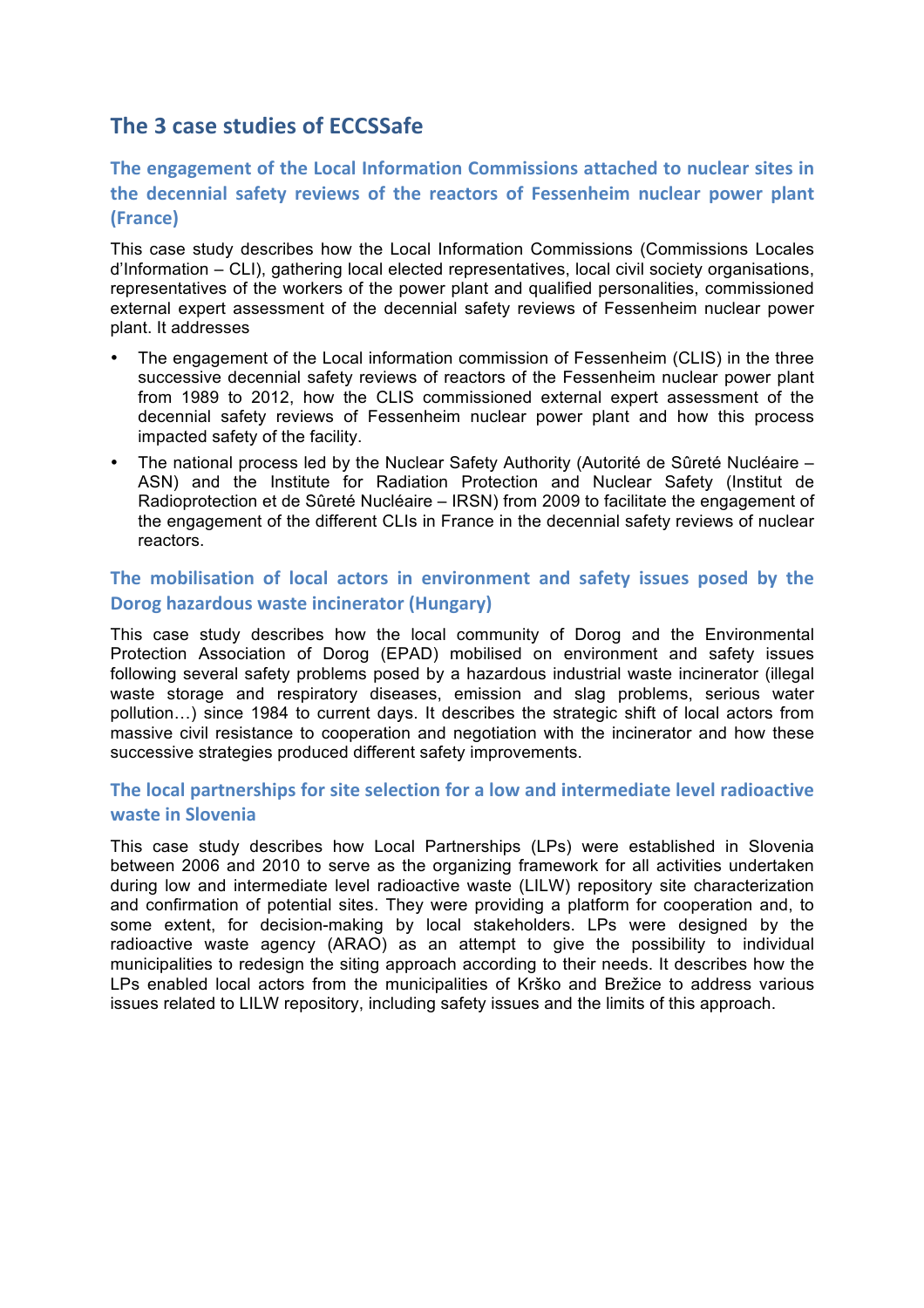### **Key outcomes of ECCSSafe**

ECCSSafe showed that, under favourable circumstances, **civil society can and has actually contributed to safety of industrial activities**. The engagement of the CLIs in the decennial safety visits of French nuclear reactors and the mobilisation of civil society on the Dorog incinerator in Hungary demonstrate actual improvements in safety due to the engagement of civil society organisations.

I the three case studies, **different types of contribution of civil society** to safety were identified we have identified:

- Stretching regulators and organisations operating hazardous facilities
- Identifying undetected safety issues
- Pushing to reinforce some dimensions or include new dimensions in safety
- Acting as an additional layer of quality insurance of the safety system
- Contributing to improve the transparency and readability of the safety system

If the cases enabled to identify possible (and observed) contributions of civil society to safety to safety, they also showed that this **contribution of civil society to safety requires favourable conditions to develop**. These conditions include:

- A clear and legitimate governance framework, enabling cooperation between operators of hazardous facilities, regulators, technical support organisations and civil society without blurring roles of these actors.
- Access of civil society to information
- Access of civil society to expertise, including independent expertise and institutional expertise.
- Technical mediation in order that technical issues are presented in a way that is accessible to non-expert actors and that relates to civil society concerns.
- Resources and empowerment of non-expert actors.
- A balance of power between civil society and institutional actors

ECCSSafe also drew lessons related to:

- Sharing of elements of safety culture between civil society actors and institutional actors of safety;
- How safety can be addressed as a common good between the various actors in the safety system (including civil society actors) and how civil society can progressively structure to address safety issues;
- How governance of hazardous activities and safety issues can facilitate the engagement of civil society in safety issues and the processes of co-evolution between civil society and the governance framework
- Controversies and co-framing of safety issues with stakeholders
- Trust and its role in the capacity of civil society to influence safety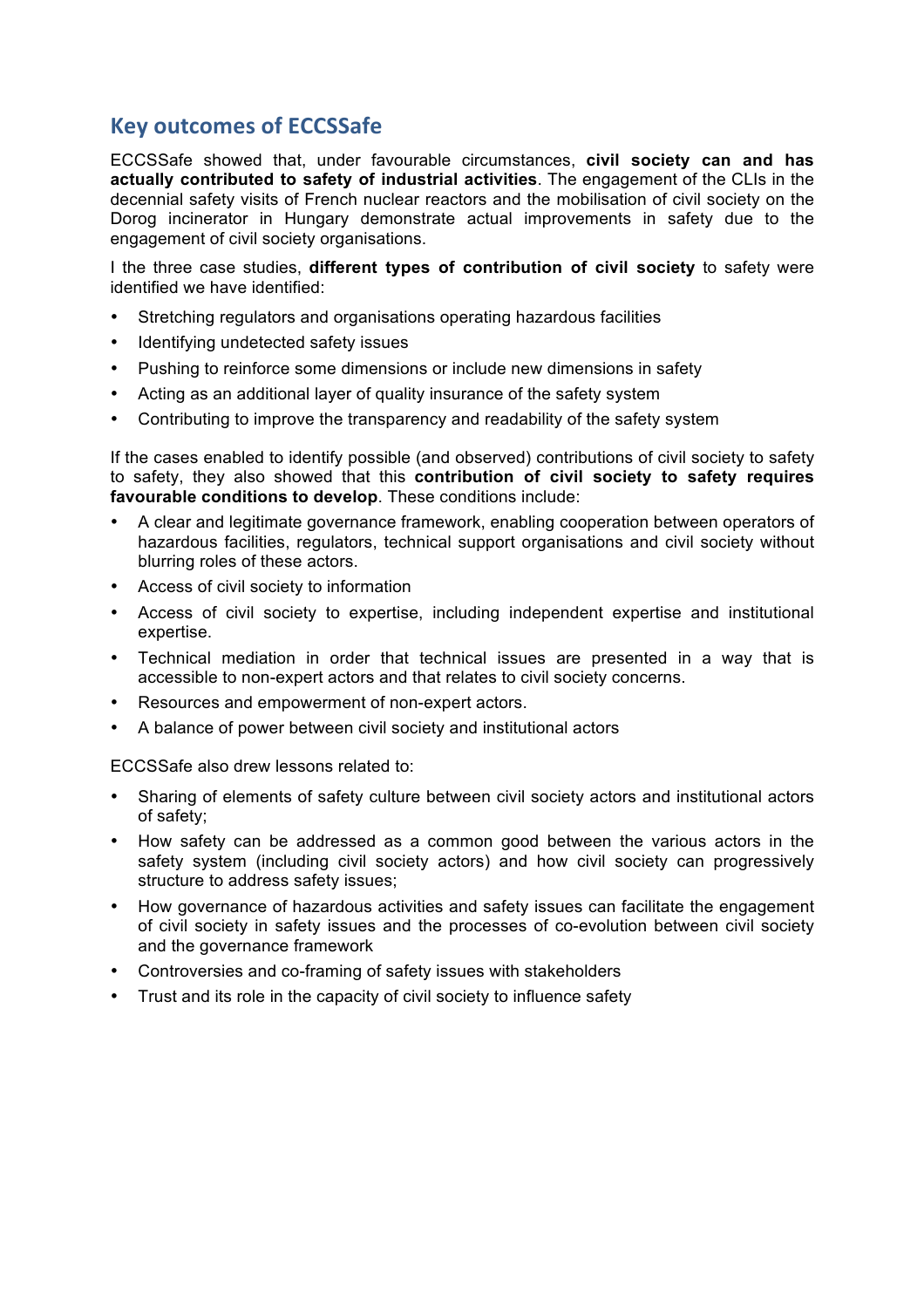# **ECCSSafe proposition for further research on the contribution of civil society to safety**

ECCSSafe is an exploratory study with a limited scope and, as such, it does not have a sufficient empirical basis to deliver an in-depth analysis of the issue of the contribution of civil society to safety and safety culture. If some of the lessons learnt from the case studies are of general application, their reduced empirical basis calls for confirmation through larger-scale research. The project made different proposals for such larger-scale research, which are summed up below.

### **Identification and characterization of the contribution of civil society to safety and safety culture**

ECCSSafe suggests that larger-scale research could refine this identification further and try to establish a more complete typology of the contributions of civil society to safety, based on a wider empirical basis.

Larger-scale research based on a diversified empirical basis could also refine further the identification of favourable conditions for the contribution of civil society to safety, including he cultural, political, structural background conditions of the development of the contribution of civil society to safety. For this, the empirical basis considered should have sufficient historical depth (typically decades) to catch the evolutions of these background conditions.

### Safety as a public affair and definition of the "public" associated to safety

ECCSSafe case studies has showed different processes of formation of a "public" associated to safety issues, in John Dewey's sense of the "public", i.e. the people affected by an activity, which progressively structure to investigate and influence this activity.

Larger-scale research can investigate further the social and political dynamics of formation of such a "public" and the conditions that facilitate (or conversely hinder) its formation:

- What is the dynamics of co-evolution between the constitution of the public of a safety issue and the framing of the issue at stake?
- How does this public recognises itself as such? How is the heterogeneity of this public dealt with (by this public and by institutions)? Are there collective learning processes or processes of cultural convergence at stake between the actors composing this public?
- What is the role of the divide between expert and lay people in the formation of this public, and how knowledge and expertise are mobilised?

#### **Understanding of safety and safety culture**

Larger-scale research can address the question what is the safety culture shared by the different civil society actors engaging on a same safety issue, at the local level (e.g. a hazardous facility) or at the national or supra-national level (e.g. safety in a particular field of activity, or public policies related to safety).

This differs from safety culture in its usual definition, which stems from organisational culture and is most often related to a considered organisation. In order to describe the safety culture of civil society actors, other definitions of safety culture should be used or developed, which are not related to a specific organisations, but to the group of civil society actors engaging in a given safety issue, or the "public" of this safety issue. In particular, the issue of the formation of a public related to a safety issue can be addressed together with the issue of the progressive sharing and development if a safety culture shared within this public.

Finally, dealing with organisation-oriented safety culture and safety culture of the "public of safety issues" raises the issue of the interaction between both types of safety culture and how the corporate safety culture of operators of hazardous facilities, regulators and their